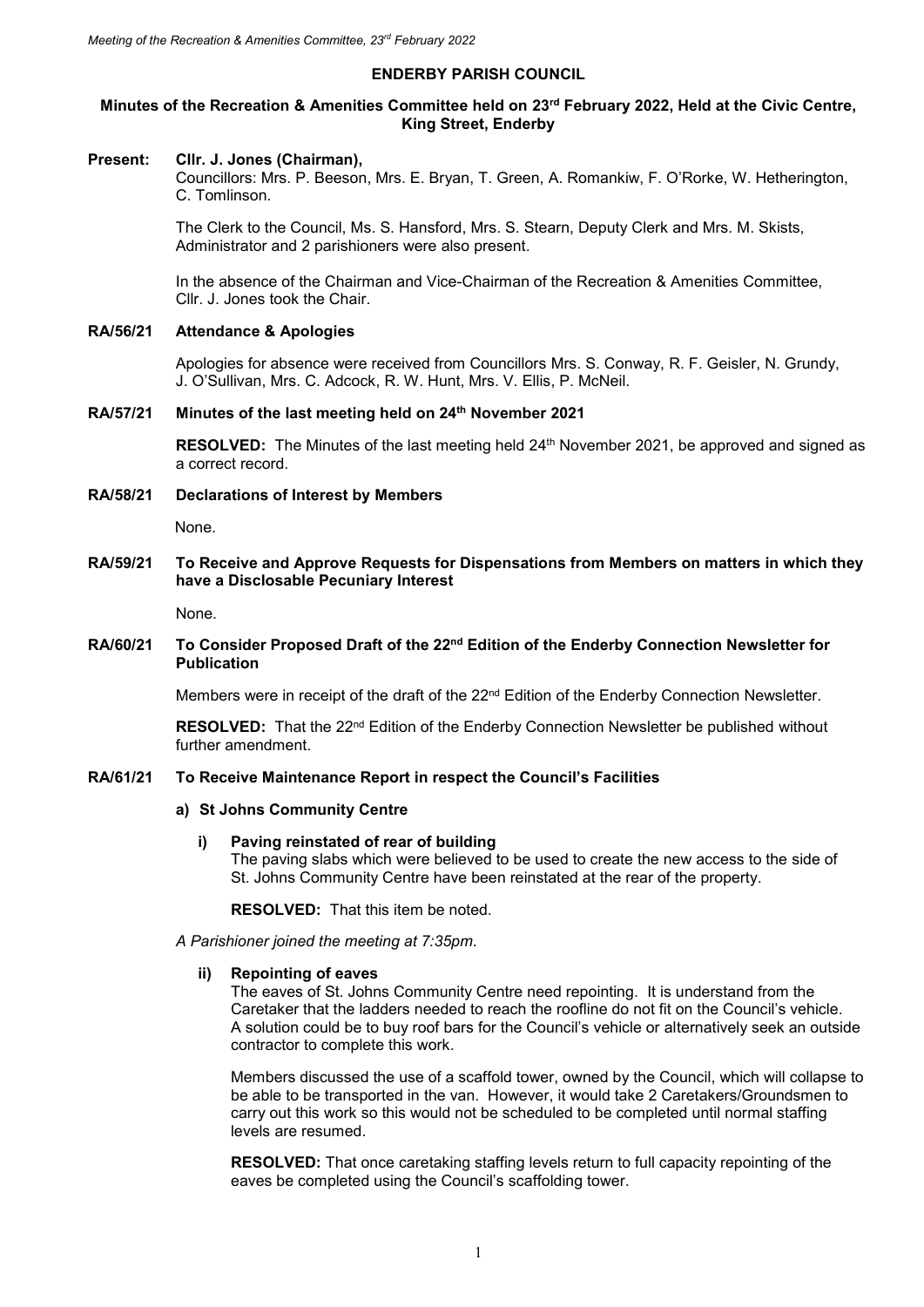## **iii) Repair of window blinds**

A number of blinds at St. Johns Community Centre require replacement parts. These may be obtained from Dunelm where the blinds were originally purchased however, due to cost it may be simpler to buy new blinds which originally cost the Council £10 each.

It was agreed by Members that it would cost more money and time to replace the parts of each blind needing repair than to purchase new ones.

**RESOLVED:** That the Clerk be authorised to purchase the required number of blinds needed to replace all faulty blinds at St Johns Community Centre.

## **b) Enderby Civic Centre**

### **i) Faulty PIR in Gents public toilet**

The PIR in Gents public toilet is not functioning properly as the light remains on for a considerable length of time after initial use. The Caretaker has looked at this, and although once the power is cut it resets, there does appear to be a continuous fault.

Members proposed that 3 quotes be sought for the replacement of the PIR by a qualified electrician, should the quotations prove to be too expensive then the light could be left on.

**RESOLVED:** That 3 Quotations be sought for a qualified electrician to replace the PIR in the Gents Public Toilet at the Civic Centre.

## **ii) Redecoration of damaged walls in Large Hall**

There is some damage to the walls of the Large Hall and whilst these may be touched up, it is asked whether the Council wishes for the hooks to remain in the walls of the Large Hall which were used to display artwork, or whether the walls should be returned to their original state.

It was agreed by Members that the hooks should remain in place as the Library is looking to organise a future art exhibition.

**RESOLVED:** That the Civic Centre Large Hall walls be touched up; the picture hooks remain in place for future use.

#### **iii) Re-roofing**

In order to establish the funds required to re-roof the Civic Centre it is suggested that the Council seeks an estimate.

**RESOLVED:** That an estimate be sought to give the Parish Council an idea of the costs involved to re-roof the Civic Centre.

### **RA/62/21 To Consider Open Spaces/Children's Play Areas: -**

## **a) Clarence Recreational Ground: Gated Access onto Clarence Recreation Ground from Residents Property Boarding the Northern Boundary (Clarence Road)**

There is a gated access onto Clarence Recreational Ground from a resident's property bordering the Northern boundary of Clarence Road. Members' view on this is required.

The Clerk confirmed that Blaby District Council confirmed there are no formal rights from the house to the Clarence Recreation Ground. If there were to be wear and tear and a member of the public fell then the Parish Council would be liable.

The Clerk confirmed when the Parish Council took over Clarence Recreation Ground that photos were taken and unfortunately it is not clear on these photos if the gated access was there before.

Members agreed if this gated access were allowed, it would set a precedent for other property owners to do the same.

The Landowner would need to demonstrate that they have permission to put a gated access onto Clarence Recreational Ground from their property or that the gate has been there for over 25 years.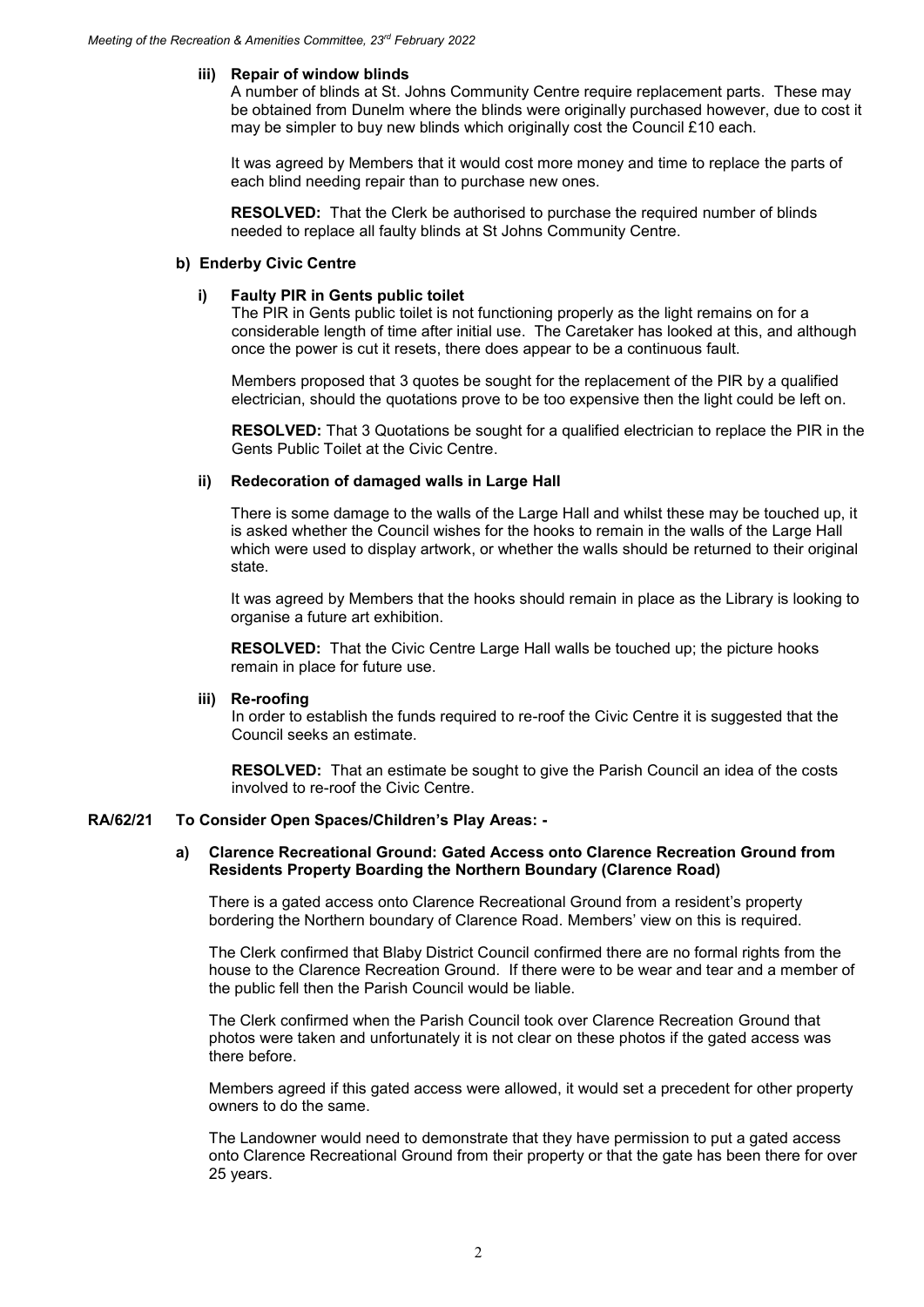**RESOLVED:** That the Clerk write to the resident of 25 Clarence Road to seek written proof demonstrating permission has been granted for a gated access from the property onto Clarence Recreational Ground.

## **b) Aldeby Recreation Ground: Gaps in Tiled Safer Surfacing**

There are a number of larger gaps in the tiled surfacing at Aldeby Recreational Ground and although these can be filled with sharp sand as a temporary measure, it may be more appropriate to consider filling these with wetpour repair kits. However, there are associated costs. The area is leased from Blaby District Council and an alternative solution may be to apply for S.106 funding to upgrade the surface to wetpour safer surfacing.

Discussions were had by Members that the wetpour is expensive and there is no money in the budget for the Financial Year 2022/23 for this work to be carried out. It is cheaper for these gaps to be filled by sharp sand as a temporary measure and quotes could be sought to allow this to be included in the budget for 2023/24.

It was agreed that no S.106 funding should be sought as these funds are required for the New Cemetery Extension, should this go ahead.

**RESOLVED:** That **(1)** gaps in the tiled surface be filled with sharp sand as a temporary measure. **(2)** A quotation be sought to upgrade tiled surfaces to wetpour safer surfacing and this be put forward to the 2023/24 budget.

## **c) Southey Recreational Ground: Confirm Reinstatement of Cantilever Swing**

The Cantilever Swing at Southey Recreational Ground has been reinstated. Cllr. Grundy was kind enough to assist the Caretaker 2nd February 2022.

The Chairman thanked Cllr. N. Grundy for assisting the Caretaker to reinstate the Cantilever Swing.

**RESOLVED:** That this item be noted.

### **d) Old Church Road: Replacement of Length of Knee Rail Fencing**

Although the majority of the low level knee rail fencing was repaired/reinstated where removed. There remains evidence of damage to one length of timber.

**RESOLVED:** That a length of timber be purchased to make the further repair to the damaged Knee Rail Fence.

#### **RA/63/21 To Consider Enderby New Cemetery: -**

#### **a) Repair Large Cracks in Cemetery Footpaths**

There are larger cracks in the New Cemetery Footpaths. Blaby District Council has confirmed that it will chemically treat the pathways in the Closed Cemetery, however, the large crack evident in the New Cemetery does require attention and it is recommended that quotations be sought as it is evident the original repair made has failed.

**RESOLVED:** That 3 Quotations be sought for the repair of the large cracks in the Enderby New Cemetery Footpath.

#### **b) Scattering Area Sign**

It has been noticed that the Scattering Area has been used, however there is no formal record of this. It is therefore suggested that a sign be placed at the entrance of the Scattering Area directing the public to contact the Parish Council to discuss scattering remains. The Scattering Policy requires some revision if the remains of Non-parishioners are prohibited from being scattered in this area. A copy of the Scattering Policy had been circulated to Members.

Members agreed that Non-parishioners will be permitted full use of the Scattering Area. A celebratory sign is to be displayed at the entrance to the Scattering Area stating: -

**'In order to ensure historical records are kept of ashes scattered please contact Enderby Parish Council on 0116 2753711**' and that **'Registration fees will apply'**.

**RESOLVED:** That **(1)** a celebratory sign be displayed in the Scattering Area stating: **'In order to ensure historical records are kept of ashes scattered please contact the Enderby Parish Council on 0116 2753711**' and that **'Registration fees will apply'**.

**(2)** No change to be made to the Scattering Policy.